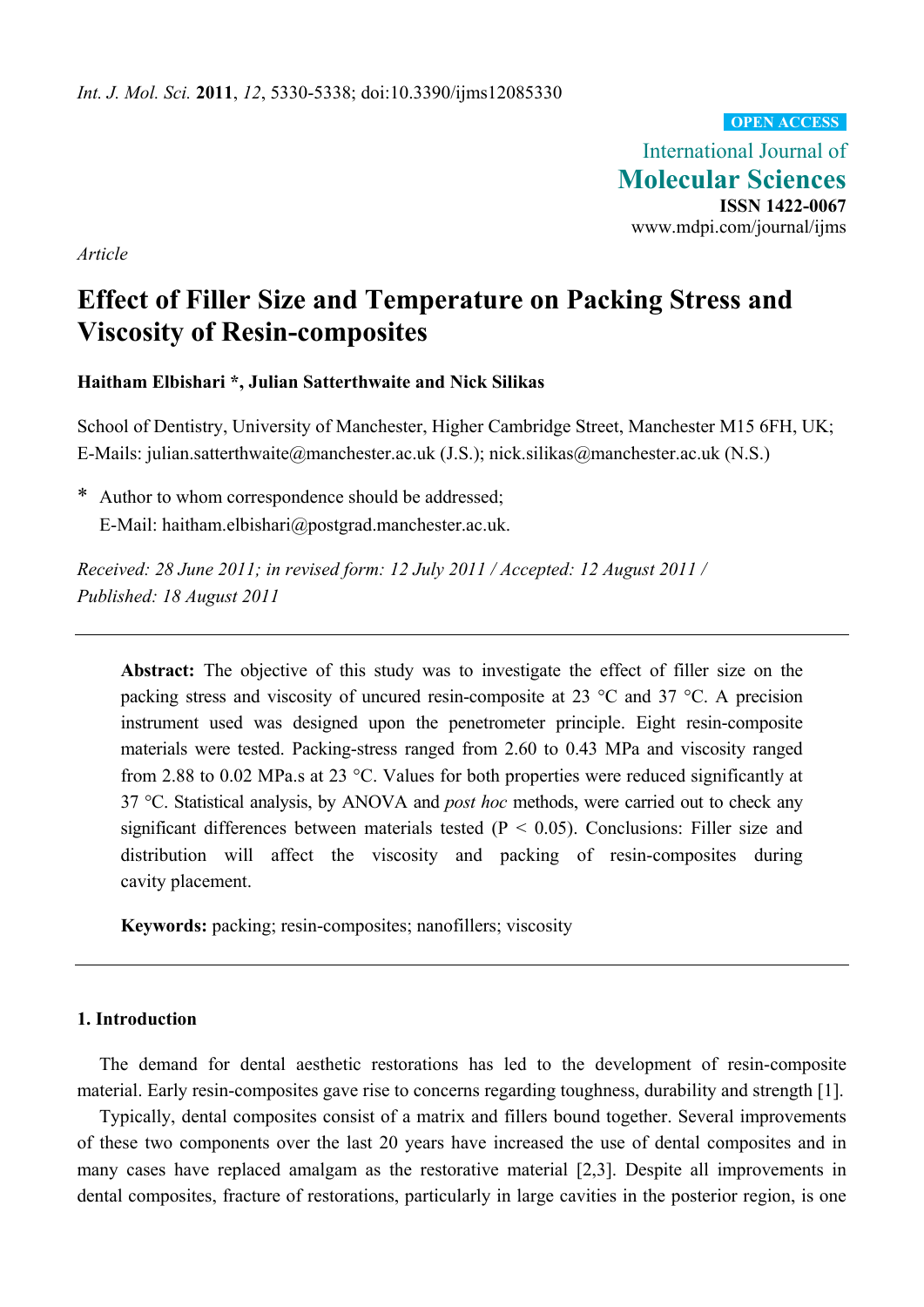of the most common causes of resin-composite restoration failure for the first five years of placement and the second most common cause of failure between five and ten years of placement [4–7]. In order to address this, efforts have been focussing on either altering the monomer system or improving filler technology and the use of fibres to reinforce the matrix [8,9]. Recently, polymer nanofibres and titania nanoparticles have been added to resin composite to improve its properties [10]. Current composite materials are almost as strong and tough as amalgam, but not as strong as ceramic and casting alloys [11]. However, these improvements in their mechanical properties have affected the viscosity of resin composite [12,13]. Their viscosity is directly related to ease of resin placement, malleability and stickiness to tooth and instruments in so called handling characteristics [14–18].

While the effect of resin composite filler size and shape on the mechanical properties [19,20] and shrinkage [21] have been documented in the literature, the effect of filler size and morphology on the rheological behaviour of uncured resin composite is minimal [22,23].

Therefore, the aim of this study was to investigate the effect of different filler size and distribution on the packing stress and viscosity of uncured resin composites at two different temperatures (23 °C *versus* 37 °C). The null hypotheses were that different filler size, distribution and temperature have no effect on: (i) the packing stress; and (ii) viscosity of uncured resin composite.

#### **2. Results and Discussions**

Advanced developments in filler technology of resin composites have steered the improvement process of optimizing resin composite properties. This study aimed to investigate the effect of different filler sizes and distributions on the handling properties of resin composites at both clinic temperature (23 °C) and patient body temperature (37 °C). Packing stress and viscosity were investigated for different resin-composites that range in filler size from 100–1500 nm; and vary in filler distribution (*i.e.*, uni-modal, bi-modal and tri-modal). The packing stress was measured by the load cell as illustrated by the stress-time curve shown in Figure 1. Means and standard deviations of both packing stress and viscosity are presented in Tables 1 and 2. Statistically significant differences were present among each property tested ( $P < 0.05$ ) at both temperatures as shown in the tables. Accordingly, both null hypotheses were rejected.



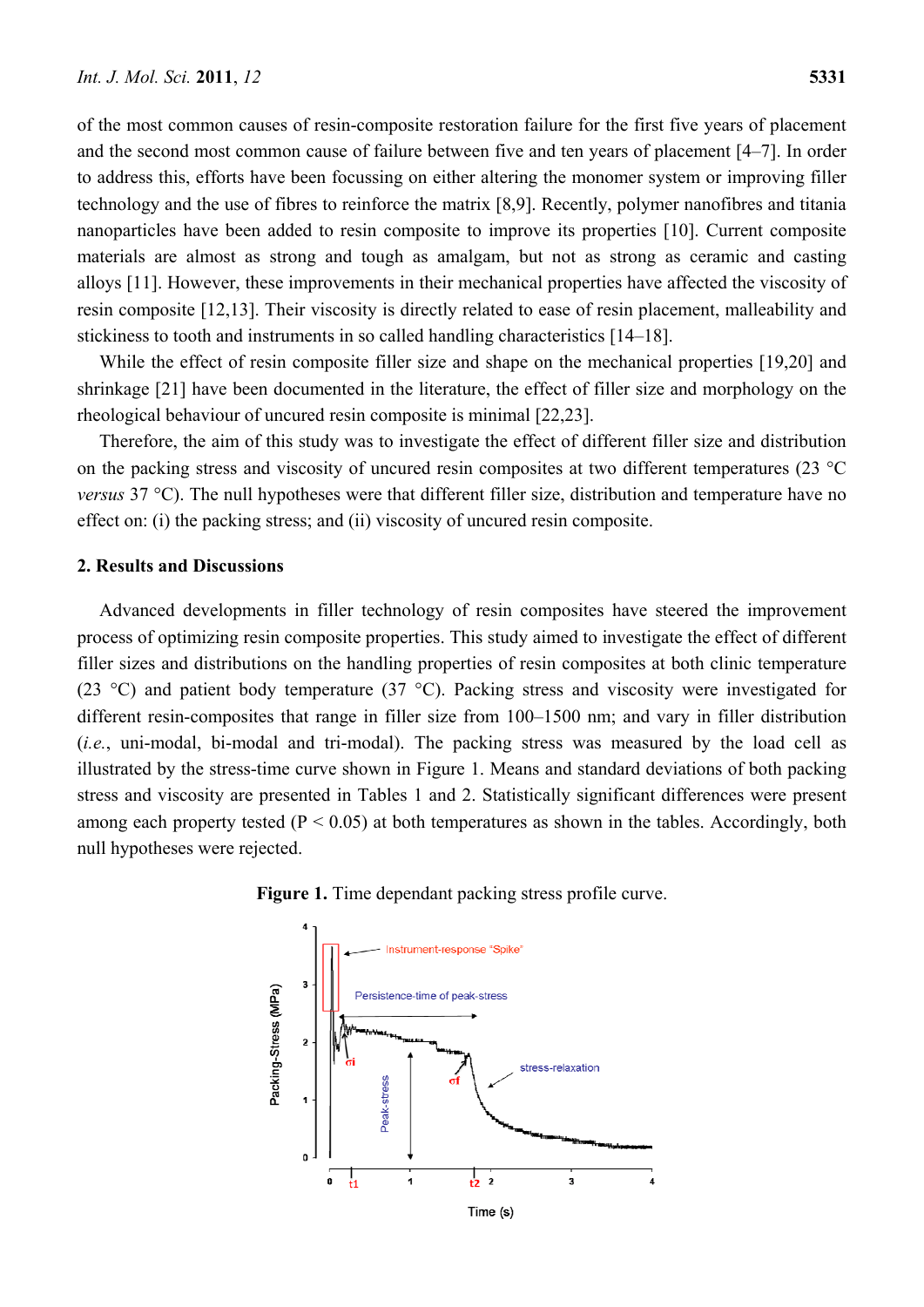| Group           | Packing Stress at 23 °C<br>Mean (SD) | Packing Stress at 37 °C<br>Mean (SD) |  |  |
|-----------------|--------------------------------------|--------------------------------------|--|--|
| $\mathbf{I}$    | <b>2.10</b> (0.10) $^{a*}$           | 1.56 $(0.15)$ <sup>a,b</sup>         |  |  |
| 12              | 2.07 $(0.09)^{a*}$                   | 1.71 $(0.12)^{a,c}$                  |  |  |
| I <sub>3</sub>  | <b>2.09</b> (0.15) $^{a*}$           | 1.65 $(0.11)^{a,d}$                  |  |  |
| I <sub>4</sub>  | <b>2.60</b> (0.62) $a^*$             | 1.58 $(0.09)^{a,d}$                  |  |  |
| $\overline{15}$ | <b>0.43</b> (0.08) $b^*$             | 0.50 $(0.06)$ <sup>e</sup>           |  |  |
| <b>I6</b>       | 1.45 $(0.09)$ $\mathrm{c}^*$         | 0.82 $(0.12)$ <sup>f</sup>           |  |  |
| <b>TC</b>       | 2.12 $(0.10)^a$                      | 1.93 $(0.19)^c$                      |  |  |
| <b>SP</b>       | <b>2.09</b> (0.11) $^{a*}$           | 1.44 $(0.06)$ <sup>b, d</sup>        |  |  |

**Table 1.** Mean (SD) values of packing stress (MPa) of different resin composites at 23 °C and 37 °C.

Within each column; different superscript letters indicate significant differences between the groups ( $P < 0.05$ ). Within each row asterisk indicate significant differences between the paired groups ( $P < 0.05$ ).

**Table 2.** Mean (SD) values of viscosity (MPa.s) of different resin composites at 23 °C and  $37^{\circ}$ C.

|                 | Viscosity at 23 $\mathrm{^{\circ}C}$ | Viscosity at $37^{\circ}$ C   |  |
|-----------------|--------------------------------------|-------------------------------|--|
| Group           | Mean (SD)                            | Mean (SD)                     |  |
| 11              | 0.55 $(0.27)^{a, \overline{d, e^*}}$ | 0.04 $(0.01)^a$               |  |
| <b>I2</b>       | 1.52 (0.20) $b^*$                    | 0.27 $(0.05)^{b}$             |  |
| <b>I3</b>       | 1.42 $(0.34)$ <sup>b*</sup>          | 0.52 $(0.14)^{b,c}$           |  |
| <b>I4</b>       | <b>2.60</b> (0.62) $b, c^*$          | 0.48 $(0.13)$ <sup>b, c</sup> |  |
| $\overline{15}$ | 0.02 $(0.01)^{d*}$                   | 0.003 $(0.001)^d$             |  |
| <b>I6</b>       | 0.09 $(0.02)$ <sup>e*</sup>          | 0.01 $(0.002)$ <sup>d</sup>   |  |
| <b>TC</b>       | 2.88 $(0.61)$ c*                     | 0.63 $(0.10)$ <sup>c</sup>    |  |
| SP              | 0.27 (0.06) $a^*$                    | 0.04 $(0.01)^a$               |  |

Within each column; different superscript letters indicate significant differences between the groups ( $P < 0.05$ ). Within each row asterisk indicate significant differences between the paired groups ( $P < 0.05$ ).

Generally, as the fillers increased in size, packing stress and viscosity increased at both temperatures. Positive correlation was evident as shown in Figures 2(a) and 3(a). However, this increase was not statistically significant among some filler sizes ( $P > 0.05$ ).

Uni-modal composites showed the same trend with packing stress and viscosity at both temperatures. Filler size of 1500 nm exhibited the highest packing stress at 23 °C (2.60 MPa). Despite the positive correlation between filler size and packing stress at 23 °C and 37 °C ( $r = 0.70$  and 0.60 respectively) and between filler size and viscosity 23  $^{\circ}$ C and 37  $^{\circ}$ C (r = 0.95 and 0.93 respectively), the increase in both packing stress and viscosity was not statistically significant amongst most unimodal composites. This can clearly be seen between SP (100 nm) and I1 (450 nm) which could be due to the difference in filler shape.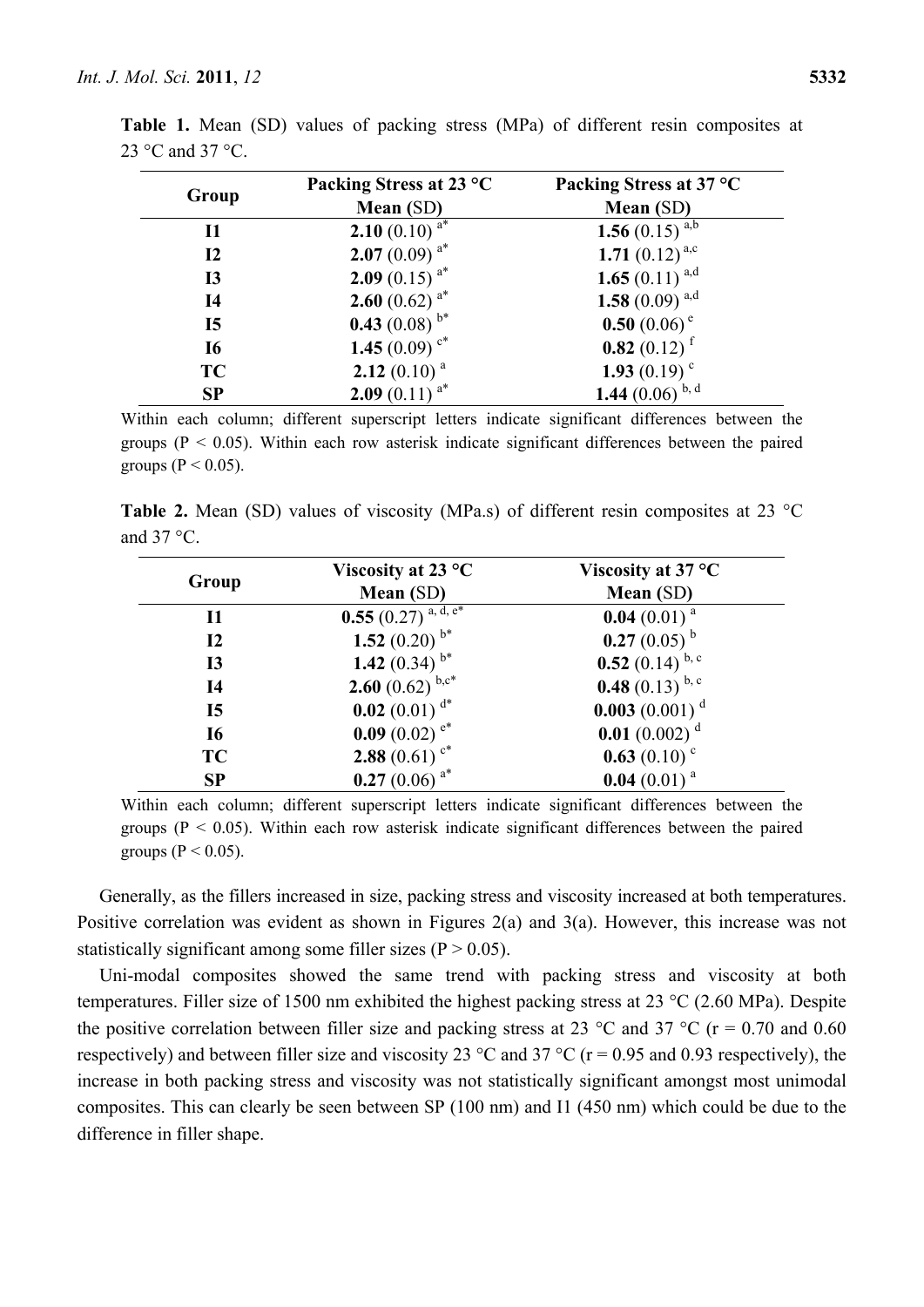**Figure 2.** Effect of varying filler sizes at 23 °C and 37 °C on packing stress (MPa): (**a**) Linear correlations between packing stress (MPa) and unimodal composites at 23 °C and 37 °C; and (**b**) Bar Chart of packing stress (MPa) at 23 °C and 37 °C for multimodal composites.

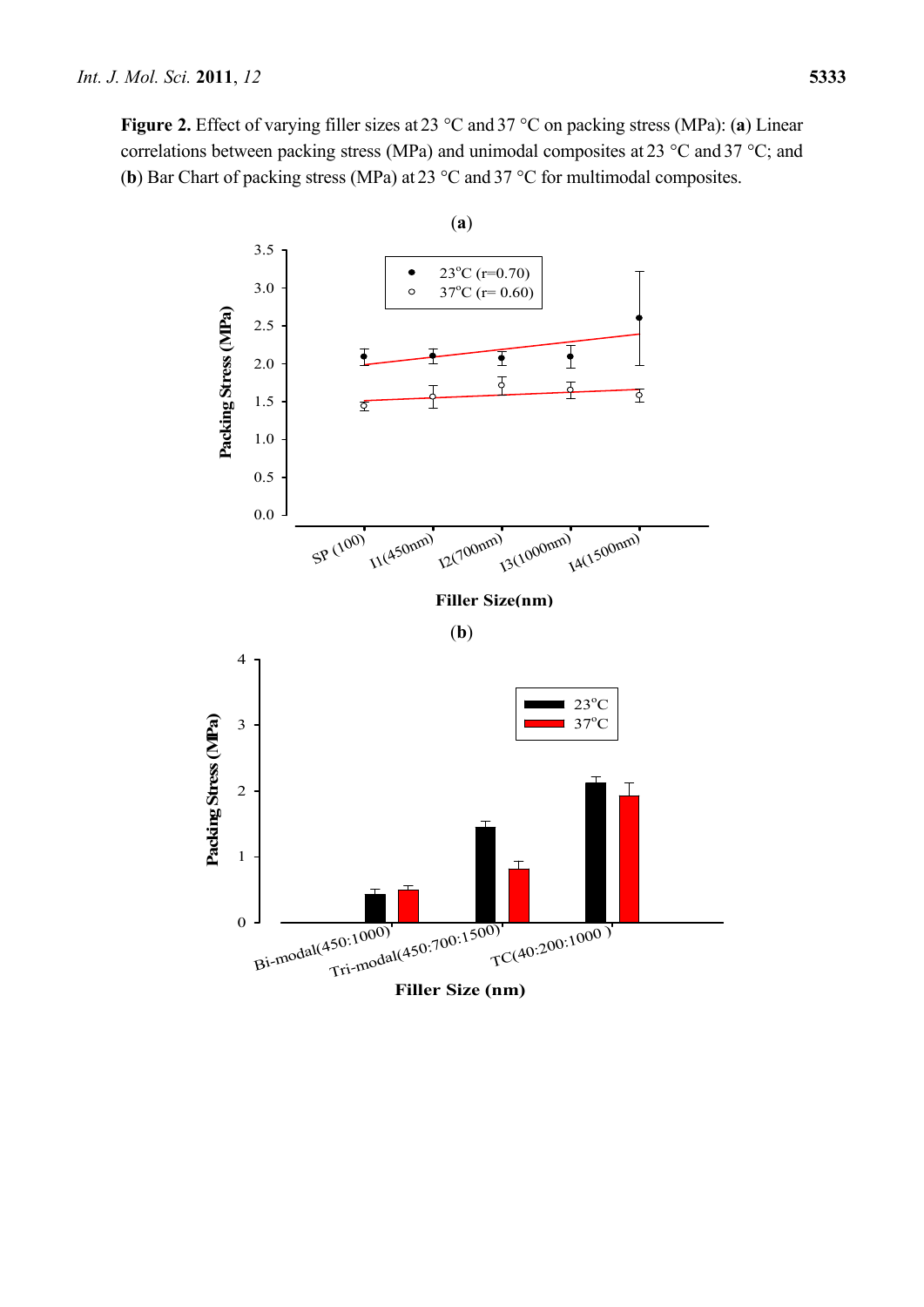**Figure 3.** Effect of varying filler sizes at 23 °C and 37 °C on viscosity (MPa.s): (**a**) Linear correlations between viscosity (MPa.s) and unimodal composites at 23 °C and 37 °C; and (**b**) Bar Chart of viscosity (MPa.s) at 23 °C and 37 °C for multimodal composites.



The trend of multimodal composites was the same with packing stress and viscosity at both temperatures. Tetric Ceram, which has three different filler sizes (40:200:1000 nm) in so called tri-modal fillers, exhibited not only the highest values among multimodal composites, but also was the highest among all materials in packing stress at 37 °C and viscosity at both temperatures. This material was also the second highest in packing stress at 23 °C ( $P < 0.05$ ). This is probably due to the fact that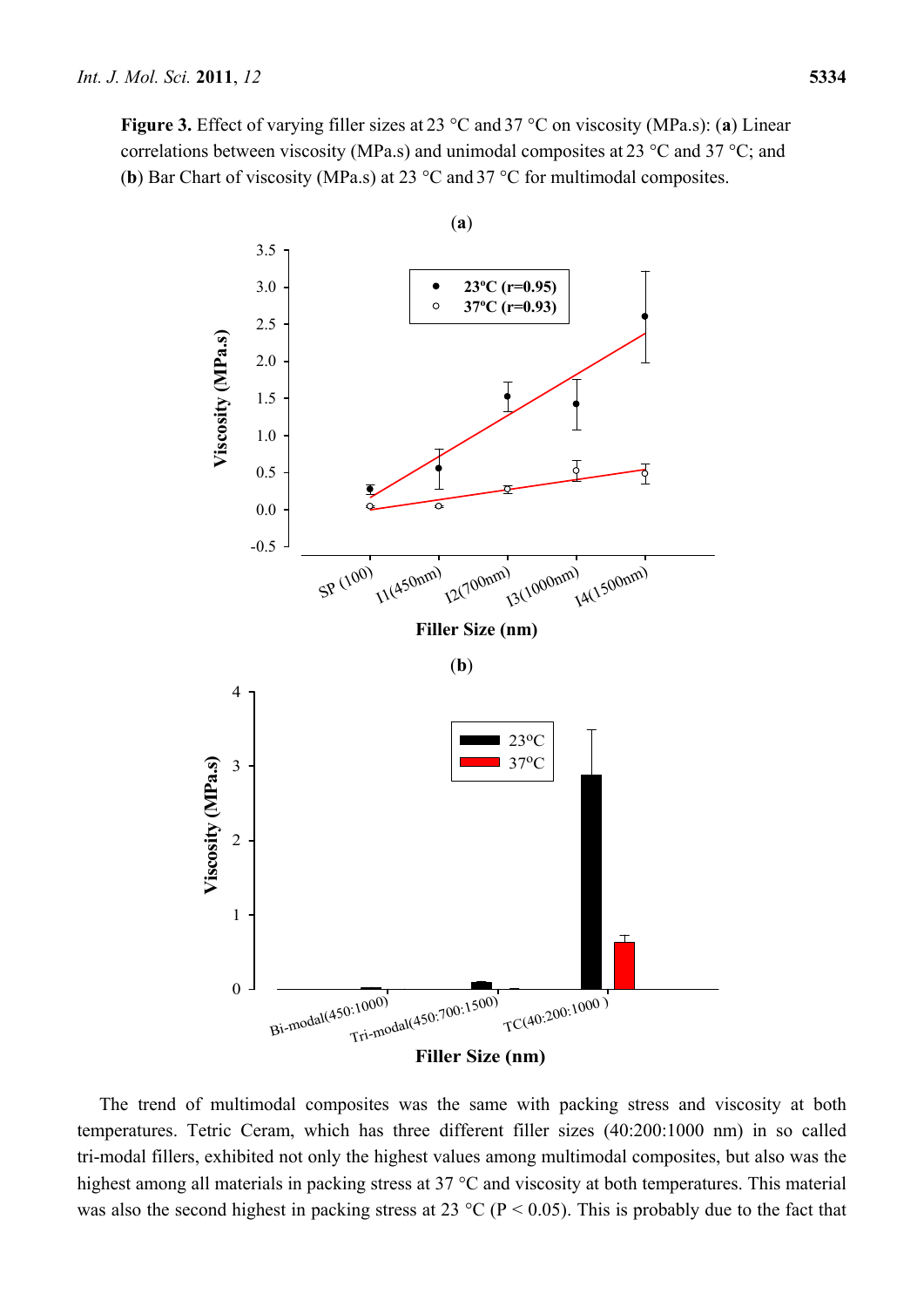resin-composite material achieves its thicker consistency by increasing filler size, modifying filler distribution and adding other types of fillers such as glass fibres [24]. Moreover, as the temperature increases the flow of the resin composite increases as the resin matrix becomes diluted [25].

Tetric Ceram was the most viscous material at both temperatures among all the materials tested  $(P < 0.05)$  which could be due to the higher volume and weight percentage of filler content. However, there was a significant reduction in its viscosity when tested at 37 °C, and this is likely due to the fact that an increase in temperature decreases the viscosity [26].

On the other hand, the I5 (a bimodal 450:1000) exhibited the lowest viscosity among all materials. Its viscosity was remarkably low, despite the fact that the two different filler sizes were identical to the unimodal I1 and I3 respectively, that exhibited higher viscosity values. Furthermore, its packing stress was also the lowest. The tri-modal I6 (450:700:1500, 1:1:3) also presented lower viscosity values compared to the unimodal formulations. It appears that the combination of filler sizes result in more flowable and less stiff composites.

Within the limitations of this study, it can be concluded that:

- (1) Filler size and distribution have an effect on the packing stress and viscosity.
- (2) Temperature has a prominent effect on the handling properties of resin-composite, *i.e.*, as temperature increases the packing stress and viscosity decreases.
- (3) Filler sizes and their combinations (bimodal and trimodal distributions) can have a fine-tuning effect on the handling properties and clinical performance.

# **3. Materials and Methods**

The resin-composites used in the study were all visible light cured, and included 7 model formulations (Ivoclar Vivadent, Schaan, Liechtenstein) together with an established commercially available formulation (Tertic Ceram [TC]-Ivoclar Vivadent, Schaan, Liechtenstein) used as a control.

The resin matrix was the same for all materials and was a combination of BisGMA, UDMA and TEGDMA with 0.33% camphoroquinone. All of the model composites had a particulate dispersed phase of the same volume fraction (56.7%), which was treated with a silane coupling agent (methacryloxypropyltrimethoxysilane). The filler particles were systematically graded in size, and were either spherical or irregular in shape. The spherical particles were silica, and the irregular particles were ground glass (Ba-Al-B-silicate glass).

Tetric Ceram contained heterogeneous, multimodal filler particles, comprising Barium glass 1 μm, Ba-Al-FB-silicate 1  $\mu$ m, SiO<sub>2</sub> 40 nm, spherical mixed oxide 0.2  $\mu$ m, and ytterbium trifluoride. The composition of the resin-composites is summarized in Table 3.

A precision instrument was designed and fabricated upon the penetrometer principle. The apparatus used (Figure 4) consisted of a lever with an arm pivoting via a load-bearing pin, on a vertical steel pillar B bolted to a steel base A. The lever, pillar and steel base formed a horizontal U shape with the lever extending beyond the base. A thin cylindrical rod (diameter = 3 mm) was pushed via the lever arm into each unset material to a controlled depth (2.5 mm) under a constant load.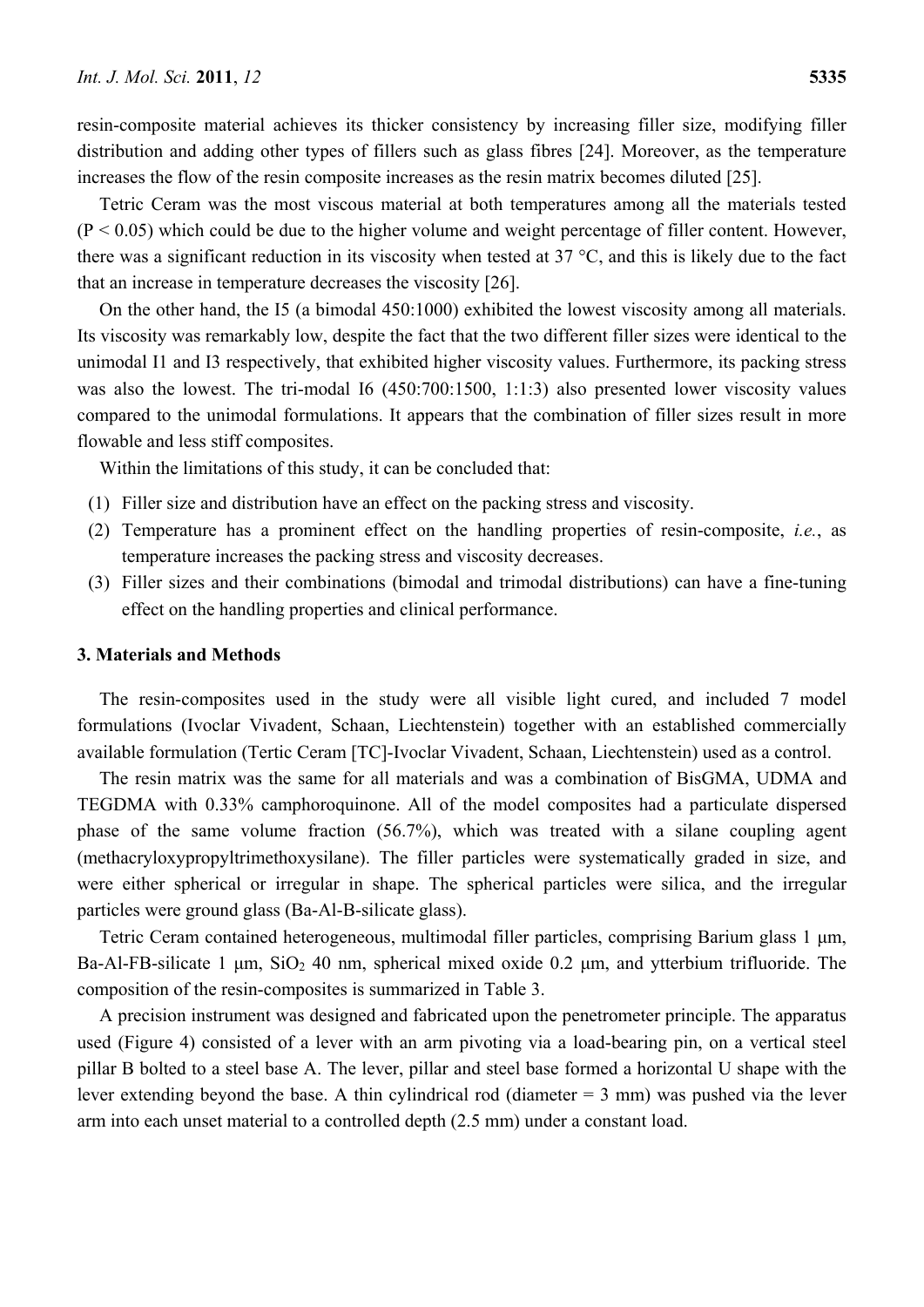| <b>Resin-</b> | Filler Particles (Ground Glass [Ba-Al-B-silicate glass]) | <b>Matrix</b>           |      |      |               |
|---------------|----------------------------------------------------------|-------------------------|------|------|---------------|
| Composite     | <b>Shape</b>                                             | Size (nm)               | Wt%  | Vol% |               |
| <b>I1</b>     | Irregular                                                | 450                     | 76.4 | 56.7 |               |
| 12            | Irregular                                                | 700                     | 76.4 | 56.7 |               |
| <b>I3</b>     | Irregular                                                | 1000                    | 76.4 | 56.7 |               |
| <b>I4</b>     | Irregular                                                | 1500                    | 76.4 | 56.7 | BisGMA,       |
| <b>I5</b>     | Irregular                                                | 450, 1000 $(1:3)$       | 76.4 | 56.7 | UDMA,         |
| <b>I6</b>     | Irregular                                                | 450, 700 & 1500 (1:1:3) | 76.4 | 56.7 | <b>TEGDMA</b> |
| SP            | Spherical                                                | 100                     | 72.4 | 56.7 |               |
| <b>TC</b>     | Irregular $\&$                                           | 40, 200 & 1000          | 79   | 60   |               |
| Lot: C49490   | Spherical                                                |                         |      |      |               |

**Table 3.** Composition of resin composites used in the study.

**Figure 4.** Schematic diagram showing various parts of the packing stress measurement apparatus: A—steel base; B—steel pillar; C—friction bearing; D—temperature controlled base; M-weight.



The control of penetration depth was achieved by a stop plate mounted on an additional pillar. A reduced friction bearing C was also vertically positioned to limit any angular motion of the lever produced a linear displacement of the rod. The test samples were placed in a movable cavity within the temperature controlled base D. A calibrated thermocouple tip inserted into a hole drilled into the rim of temperature controlled base monitoring the temperature of the cavity, when connected to electrical supply. The free end of the lever was weighted by a 500 g mass M.

A movable open ended cylindrical brass small cavity (6.35 mm diameter and 4.5 mm depth) with two different controlled temperatures used in this study.

142.44 mm<sup>3</sup> of composite material was placed in the cavity using a flat end plastic hand instrument, a glass slab used to level the material with the mould's surface. The plunger flat end was placed lightly on the surface of the composite material to be investigated, following the first test, composite material repacked into the mould, adding material also done as required, plunger head cleaned and test repeated six times ( $n = 6$ ) for each material. A representative recording of stress is shown in Figure 1: upon application of the plunger, an initial "spike" in stress is recorded: the "persistence time of peak stress" [tp] was taken as the time after the initial spike [t1] to the time of dissipation of recorded stress [t2].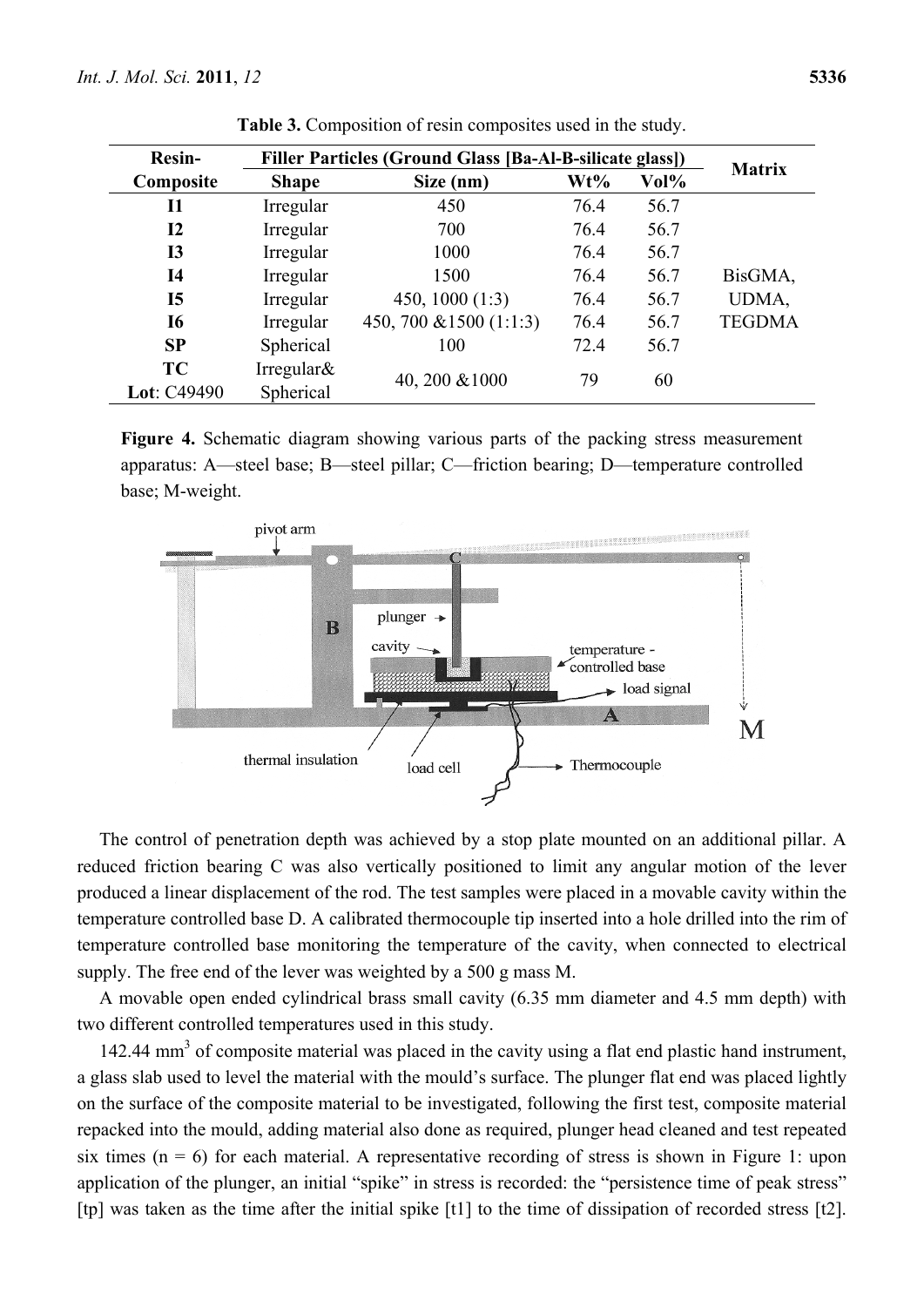The 'mean packing stress' [σ] was taken as the average of the stress recorded at t1 [σi] and t2 [σf]. The viscosity [µ] was calculated (Equation 1) as the mean packing stress multiplied by the persistence time of peak stress, thus:

$$
\mu = tp\left(\frac{at + af}{2}\right) \tag{1}
$$

All materials were investigated at two temperatures 23 °C and 37 °C.

Packing stress and viscosity data among the eight groups were analysed using One-Way ANOVA (v. 16, SPSS, Il, USA) (P < 0.05) Prior to *post hoc* tests, data were analysed for equal variances using homogeneity test ( $P < 0.05$ ). For data of packing stress at 37 °C, and viscosity measurements at both temperatures, equal variances can be assumed, thus Bonferroni test was applied; however Dunnett's T3 was applied for data of packing stress at 23 °C as equal variances cannot be assumed) . Effect of the temperature on each material was analysed using t-test for paired data ( $P < 0.05$ ). Linear correlation was checked between filler size and packing stress at both temperatures and between filler size and viscosity at both temperatures.

# **Conflict of Interest**

The authors declare no conflict of interest.

#### **Acknowledgements**

The authors would like to express their gratitude to Karin Vogel and Ivoclar-Vivadent A.G. for preparing and providing the formulations studied.

# **References**

- 1. Stangel, I.; Barolet, R.Y. Clinical evaluation of two posterior composite resins: Two-year results. *J. Oral. Rehabil*. **1990**, *17*, 257–268.
- 2. Knobloch, L.A.; Kerby, R.E.; Seghi, R.; Berlin, J.S.; Clelland, N. Fracture toughness of packable and conventional composite materials. *J. Prosthet. Dent*. **2002**, *88*, 307–313.
- 3. Kohler, B.; Rasmusson, C.G.; Odman, P. A five-year clinical evaluation of Class II composite resin restorations. *J. Dent*. **2000**, *28*, 111–116.
- 4. Collins, C.J.; Bryant, R.W.; Hodge, K.L. A clinical evaluation of posterior composite resin restorations: 8-year findings. *J. Dent*. **1998**, *26*, 311–317.
- 5. Opdam, N.J.; Loomans, B.A.; Roeters, F.J.; Bronkhorst, E.M. Five-year clinical performance of posterior resin composite restorations placed by dental students*. J. Dent*. **2004**, *32*, 379–383.
- 6. Brunthaler, A.; Konig, F.; Lucas, T.; Sperr, W.; Schedle, A. Longevity of direct resin composite restorations in posterior teeth. *Clin. Oral. Investig*. **2003**, *7*, 63–70.
- 7. Gaengler, P.; Hoyer, I.; Montag, R. Clinical evaluation of posterior composite restorations: The 10-year report. *J. Adhes. Dent*. **2001**, *3*, 185–194.
- 8. Bae, J.M.; Kim, K.N.; Hattori, M.; Hasegawa, K.; Yoshinari, M.; Kawada, E.; Oda, Y. Fatigue strengths of particulate filler composites reinforced with fibers*. Dent. Mater. J*. **2004**, *23*, 166–174.